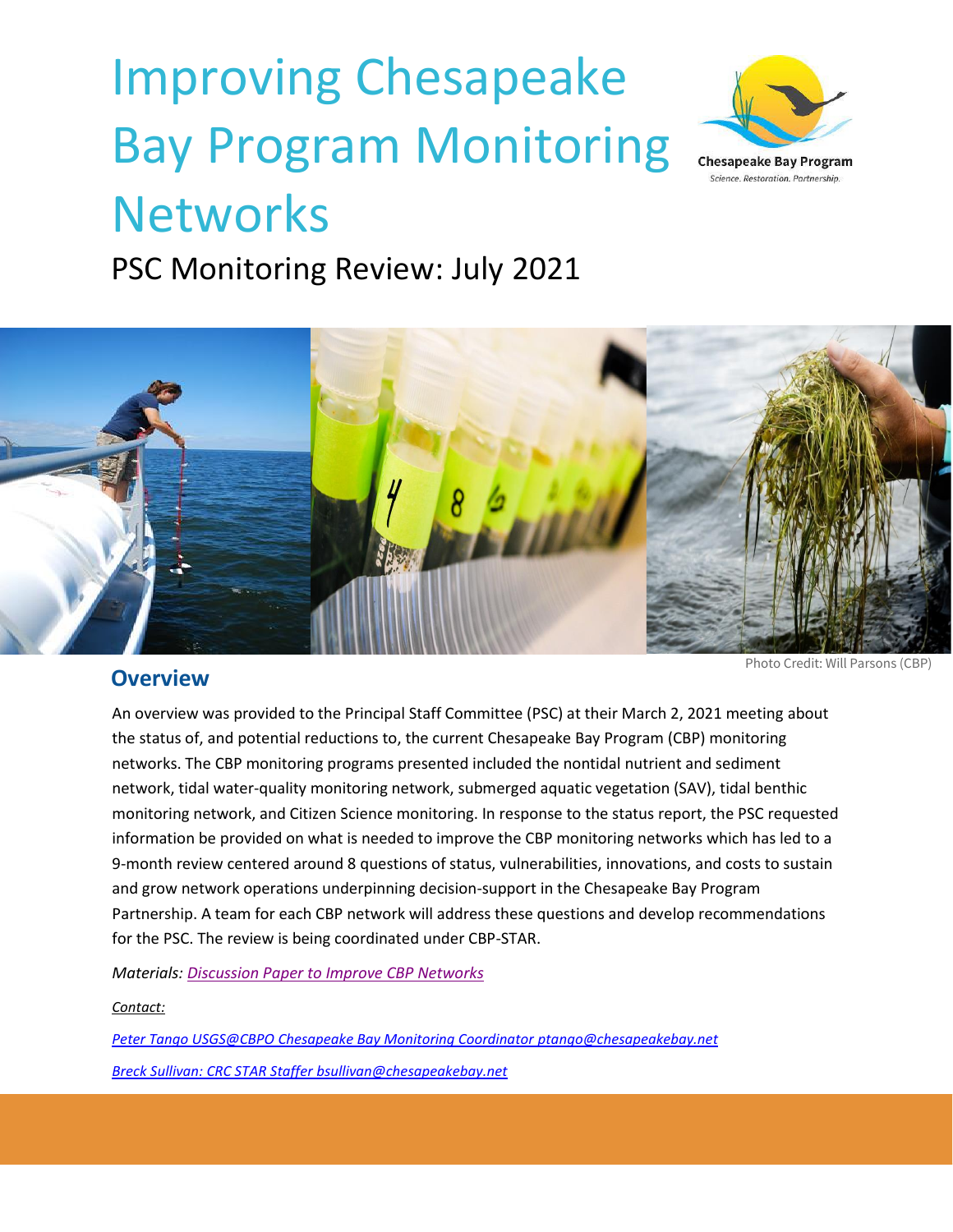# **Leadership Team on the review**

Your CBP leadership team on the review work is:

- Peter Tango, USGS Chesapeake Bay Monitoring Coordinator, STAR Coordinator
- Breck Sullivan, CRC, STAR staffer
- Scott Phillips, USGS, STAR Co-chair
- Lee McDonnell, EPA, CBPO Science Director
- Denice Wardrop, CRC, Director

# **Deliverable products development underway**

During May 2021, a framework of anticipated deliverables was provided to groups to target information input. Three elements of the deliverable package include an Executive Summary, Network portfolios on each of the 6 networks, and a short report on the 8 questions targeted in the review. Progress on the report work is highlighted below.

# Delivering a final product: Tiered communication



Tracking our progress on the short report: June 2020

| May | June | 1. Network Status?                                                              |
|-----|------|---------------------------------------------------------------------------------|
|     |      | 2. Vulnerabilities to sustaining network<br>operation?                          |
|     |      | 3. Program management strategy?                                                 |
|     |      | 4. Monitoring information gaps?                                                 |
|     |      | 5. Monitoring program options for<br>filling gaps with existing resources?      |
|     |      | 6. What innovations are available?                                              |
|     |      | 7. Who are the partners on operationalizing<br>the innovations?                 |
|     |      | 8. Financial perspective on sustaining,<br>growing and innovation needs for our |
| 0%  | 50%  | networks?<br>100%                                                               |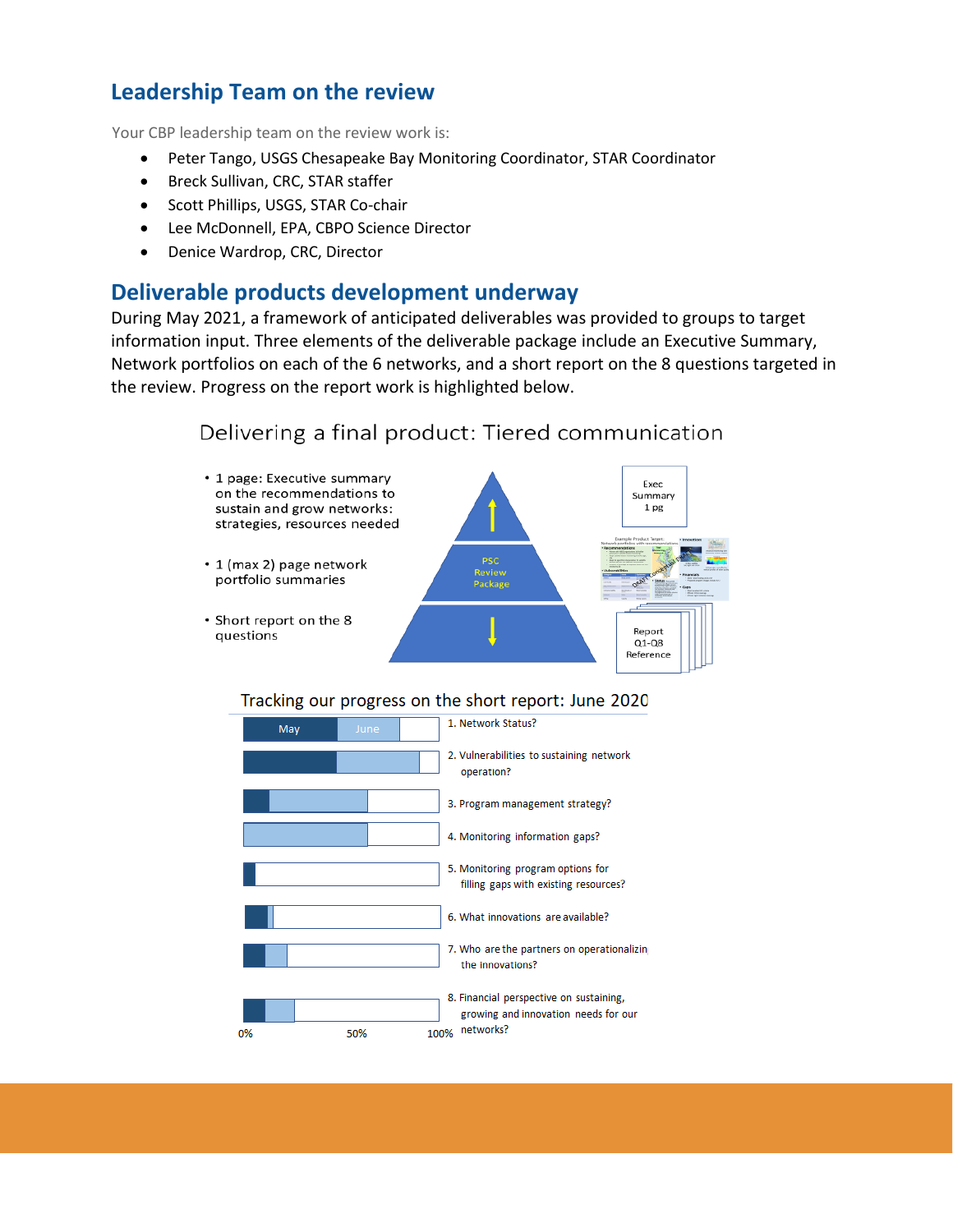# **CBP Network Teams: Update on efforts to address the PSC request**

#### **Homework for all network teams:**

- Pull together details on financials
- Address what gaps need to be filled to improve the CBP monitoring networks
	- o Review needs in [Science Needs Database](https://star.chesapeakebay.net/)
	- o Update science needs with any monitoring gaps missing
	- $\circ$  Update language of current monitoring needs to include utility and urgency of need
	- o Consider any synergies between monitoring needs and existing monitoring data
	- o Contact Breck Sullivan with updates and comments

## **Nontidal Network Workgroup**

- **The next meeting is July [21, 2021](https://www.chesapeakebay.net/what/event/nontidal_network_workgroup_july_2021_meeting)**. 1-2:15. The agenda for the meeting is:
	- o **Network Optimization Assessment – Insights and Directions: Matt Cashman.** 
		- Due to frequent level funding of NTN operations, an optimization exercise is being planned to consider prioritizing decisions for adjusting the network size on a 5-year time horizon
	- o **Groundwater networks and temperature assessments? Discussion – All.** 
		- **E** The STAC Water Temperature workshop is underway. The workshop team is seeking 1) a basic understanding of groundwater monitoring in the Chesapeake Bay watershed, 2) if temperature data exists, 3) if temperature trends are assessed and 4) considerations for an air:groundwater temperature ratio as a conservation or restoration targeting tool.

#### • **Team homework:**

- $\circ$  Complete science needs homework assignment (Provide [track changes](https://www.chesapeakebay.net/what/event/nontidal_network_workgroup_june_2021_meeting) or email Breck Sullivan with comments):
	- Review Monitoring Science Needs Spreadsheet.
	- Are there any Nontidal monitoring gaps missing?
	- Are there synergies between Nontidal work and Cross-GIT monitoring gaps?
- o Offline discussions about the Deer Creek station.
- o WVDEP is experiencing another year of algal blooms on the Cacapon River. They continue to look for recommendations on further sample collections and BMP implementation to understand and control the issue.
- Contact Breck Sullivan CRC Staffer, Peter Tango USGS

#### **Bay Oxygen Research Group, BORG (4-D Water Quality Estimator Team)**

- There is **NO** July Meeting.
- The 4-D Leadership Team is meeting August 3, 11-noon.
- Development of a requirements document will be underway over the next 3 months.
- Exploratory tests of methods will be conducted to inform a decision in autumn on the development path forward.
- Proposed project timeline is 2 years of development of the initial tool (2021-23), and 2 years of application and education (2023-25).
- **Team Homework:**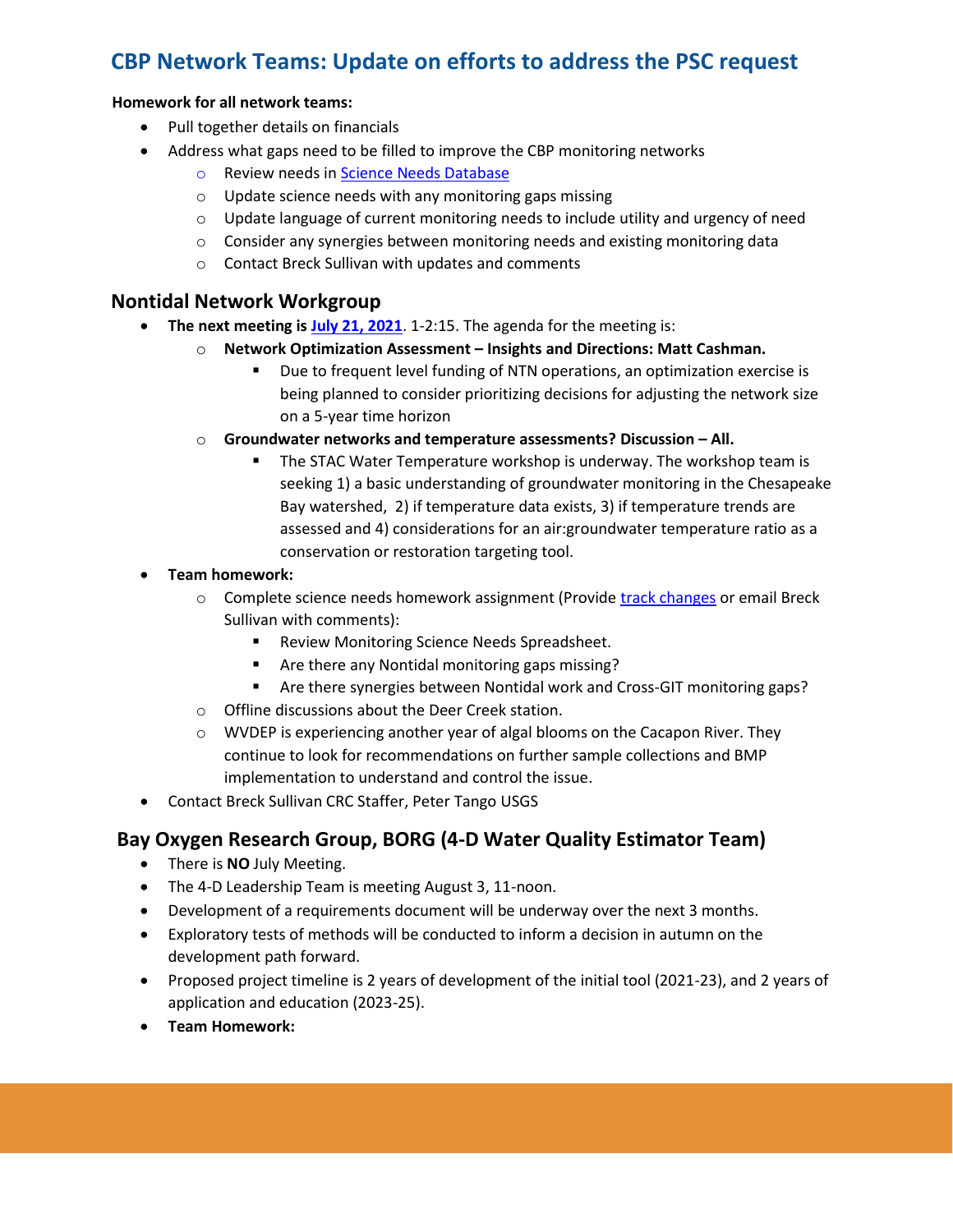- $\circ$  Continue discussion and providing method alternatives for the 4D estimator and have Isabella present at the next meeting to be held in September or October.
- $\circ$  A STAC Workshop session on Advanced Monitoring the committee is considering a session on the interpolator advances and directions
- $\circ$  Send Rebecca Murphy (rmurphy@chesapeakebay.net) or Peter Tango any thoughts on development of the tool.
- Contact Breck Sullivan CRC Staffer, Rebecca Murphy UMCES, Peter Tango USGS

# **Hypoxia Collaborative (Vertical Profiler Network Development Team)**

- Dates and agenda are being developed for either a **July or August meeting. TBD**.
- The next agenda will include
	- o an update on the deployment of 2 NOAA profilers during summer 2021
	- $\circ$  considerations for sampling design for expanding the network to address needs of fish habitat assessments, model calibration to boundary conditions on the hypoxic zone, and water quality standards attainment assessments evaluated through the 4-D interpolator.
	- $\circ$  We may discuss the PSC Draft Report vulnerabilities to network operation table and request input on anything missing from the table.
- Ongoing work includes drafting a report to document the near-term plan for the profiler sites, QA/QC considerations and sampling designs for network buildout.
- **Team Homework:** Provide examples of vulnerabilities to the network in the table on the Teams page.
- Contact Justin Shapiro CRC Staffer, Peter Tango USGS, Bruce Vogt NOAA

## **Criteria Assessment Protocol Workgroup**

- **The next meeting is [July 22, 2021](https://www.chesapeakebay.net/what/event/criteria_assessment_protocol_workgroup_july_2021_meeting)**, 1 3PM
- The tentative agenda for the meeting is:
	- o **Discuss Homework #1: Tidal benthic monitoring program –**
		- What was lost for support of the Aquatic Life Use assessment when the Spring season monitoring was eliminated?
		- How strong of a recommendation can be made for restoring a Spring season IBI?
		- Generally speaking at this point how are we doing with the 5 year outlook for sustaining summer IBI programming? What resources may be needed?
	- o **Exploring SAV satellite-based assessment – recent workshop findings to consider in the future of bay assessments.** What considerations are needed for updating the protocol for using SAV cover in an assessment of our water quality standards if a method change occurred in the future?
	- o **Sampling design to support DO criteria assessment –** sampling design considerations to support the 4-D water quality estimator. Open discussion after a short presentation from Peter Tango
	- o *Tentative* **Tidal Monitoring Gaps –** Breck Sullivan will provide a short overview of monitoring gaps captured in the CBP Science Needs Database to help address question #4 of the 8 questions in the PSC review.
- Resources for your summer reading pleasure: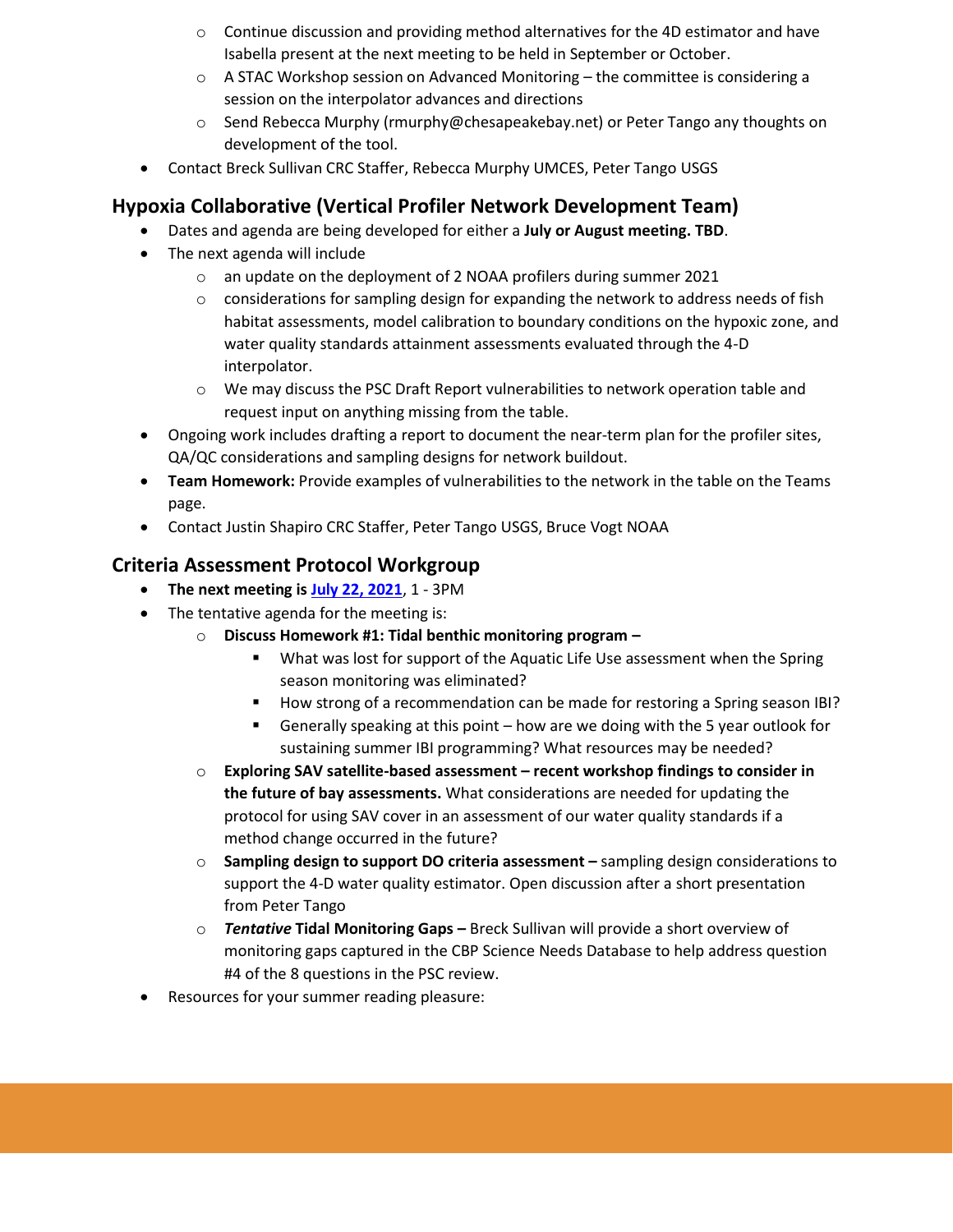- o On the topic of estimating light limitation via satellite assessment Approximation of diffuse [attenuation, Kd, for MODIS high-resolution bands: Remote Sensing Letters: Vol 10, No 2](https://www.tandfonline.com/doi/full/10.1080/2150704X.2018.1536301)  [\(tandfonline.com\)](https://www.tandfonline.com/doi/full/10.1080/2150704X.2018.1536301)
- o For chlorophyll work consider [A space-time geostatistical model for probabilistic estimation of](https://www.sciencedirect.com/science/article/abs/pii/S0048969719337179?via%3Dihub)  [harmful algal bloom biomass and areal extent -](https://www.sciencedirect.com/science/article/abs/pii/S0048969719337179?via%3Dihub) ScienceDirect , and
- o Dissolved oxygen 4D interpolation [Fusion-Based Hypoxia Estimates: Combining Geostatistical and](https://pubs.acs.org/doi/10.1021/acs.est.0c03655)  Mechanistic Models of Dissolved Oxygen Variability | Environmental Science & Technology [\(acs.org\)](https://pubs.acs.org/doi/10.1021/acs.est.0c03655)
- Contact Breck Sullivan CRC Staffer, Peter Tango USGS

# **Chesapeake Monitoring Cooperative (CMC)**

- Check out a full report of CMC's achievements from 2015 2021 [here.](https://www.chesapeakemonitoringcoop.org/wp-content/uploads/2021/02/CMC-Report-FINAL-7pp.pdf)
- **In May 2021, the CMC was awarded a new 6-year cooperative agreement from EPA** to continue the integration and expand the capacity of the community monitoring network.
	- o Workplan refinement continues regarding the new award Scope of Work.
- Contact: Liz Chudoba ACB, Peter Tango USGS, Breck Sullivan CRC

# **CBP Supporting Groups**

**Note: For the most up-to-date information on meetings, minutes, and agendas, please go to the CBP calendar of events located [here](https://www.chesapeakebay.net/what/calendar) and the individual group websites.** 

- **Data Integrity Workgroup (DIWG):** Next meeting TBD in September.
- **Status and Trends Workgroup (S&TWG):** During the [June 7, 2021](https://www.chesapeakebay.net/what/event/status_and_trends_workgroup_june_2021_meeting) meeting, watershed agreement outcomes in immediate need of data to support their indicator reporting were highlighted.
- **Climate Resiliency Workgroup (CRWG):** Recent feedback from the group suggested considerations about additional, high value and complementary data needs in the monitoring program include:
	- Carbonate chemistry
	- Air temperature
	- o Peter will be speaking with the Nontidal Network WG in July regarding Groundwater monitoring networks and groundwater temperature assessments as a potential targeting indicator for conservation and restoration being discussed in the STAC Water Temperature Workshop involves the ratio of Air Temperature: Groundwater Temperature.
- **Water Quality Goal Implementation Team (WQGIT):** A presentation regarding the monitoring review and approved 2021-22 STAC Workshop on advanced monitoring approaches was provided by Peter Tango USGS on [Monday, May 24, 2021.](https://www.chesapeakebay.net/what/event/water_quality_goal_implementation_team_conference_call_may_24_2021) Future updates regarding recommendations developed during the review process will be provided over the upcoming 6 months. **Contact: Hillary Smartwood CRC and Lucinda Power EPA**
- **STAR:** A workplan update on the monitoring review process was presented by Lee McDonnell EPA to the PSC o[n June 2, 2021](https://www.chesapeakebay.net/what/event/principals_staff_committee_meeting_june_2021)**. The PSC supported the workplan as presented.** Monthly updates to STAR on progress with the review are expected throughout the remainder of the year.